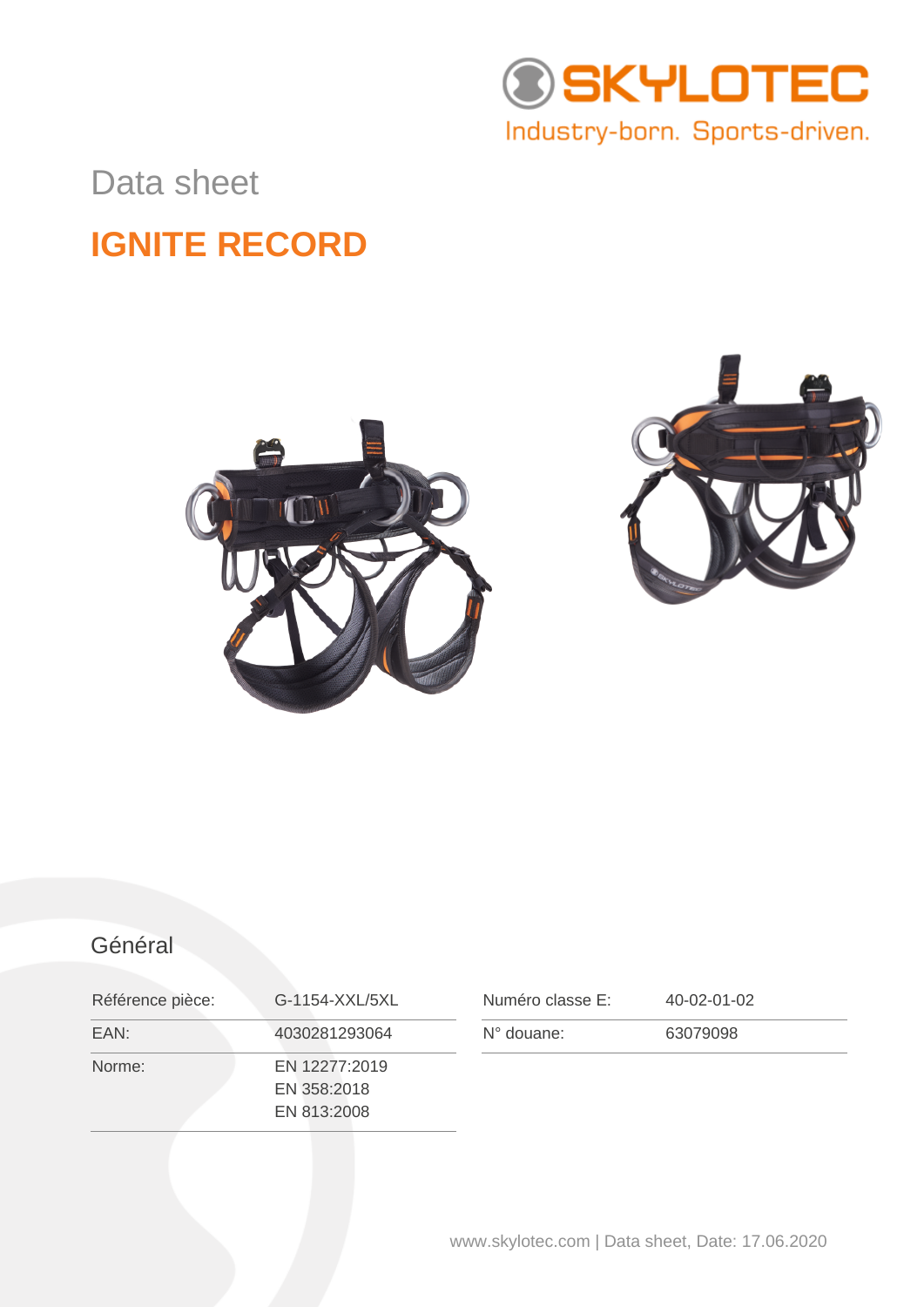

# Data sheet **IGNITE RECORD**

The ultra-light and comfortable sit harness. IGNITE RECORD offers the feather-light wearing comfort of a sport harness with advantages that come to the fore when worn for tree work, training or competitions, route construction or all kind of industrial areas. RECORD is the only IGNITE harness that is also approved for sports. This flexible wonder of comfort weighs only 900 g and is perfect wherever quick use without a lot of material is needed, such as sports or recreation.

Breathable leg padding provides optimal air circulation. The special features of the basic IGNITE RECORD: The waist harness can be easily expanded with one of the available top parts, with or without chest ascender, at any time, thus expanding its range of uses.

- Ultra-light and comfortable
- For fast work without a lot of material
- Expandable with a top part

Important note: May not be used with top parts from the older RECORD series (G-1114, G-1115).

#### CARACTERISTIQUES

oui

cordes / rigging

Rembourrage des épaules ou des jambes:

| Lavage à la main:                              | 40 °C    |  |  |  |
|------------------------------------------------|----------|--|--|--|
| Boucle attache rapide :                        | oui      |  |  |  |
| Accrochage de oyens d'attache:                 |          |  |  |  |
| oui                                            |          |  |  |  |
| Matériau boucle:                               | oui      |  |  |  |
| Durée de vie max.:                             | 10 Years |  |  |  |
| Nombre max. de personnes:                      |          |  |  |  |
| 1                                              |          |  |  |  |
| Oeillets:                                      |          |  |  |  |
| anneau sternal, anneau de retenue, anneau      |          |  |  |  |
| harnais cuissard                               |          |  |  |  |
| Support dorsal:                                | oui      |  |  |  |
| Plage de température:                          |          |  |  |  |
| de 40 °C jusqu'à -35 °C                        |          |  |  |  |
| Champ d'application:                           |          |  |  |  |
| Acro-parcs, Arboriculture, Technique d'accès à |          |  |  |  |

www.skylotec.com | Data sheet, Date: 17.06.2020